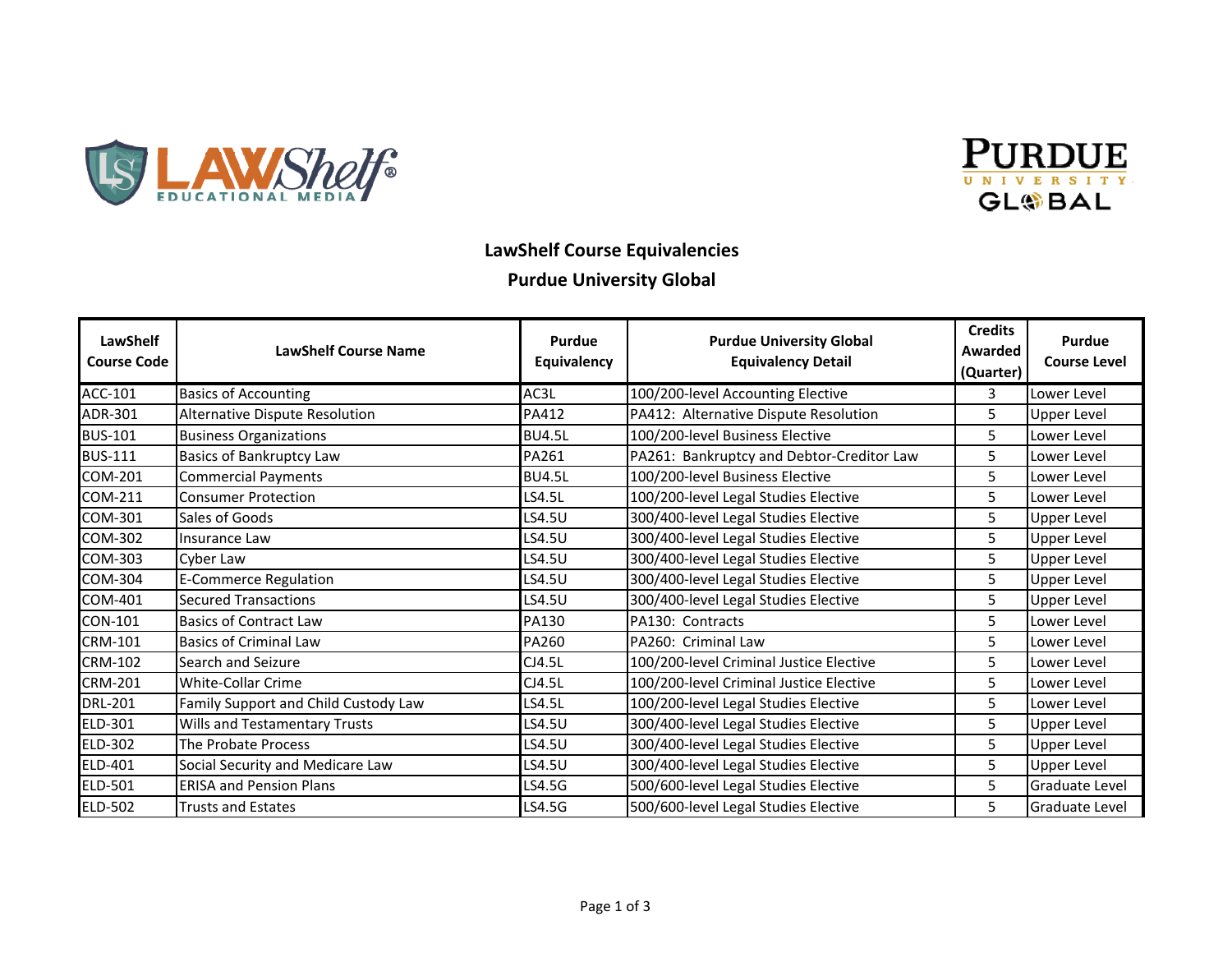



## **LawShelf Course Equivalencies**

#### **Purdue University Global**

| <b>LawShelf</b><br><b>Course Code</b> | <b>LawShelf Course Name</b>              | <b>Purdue</b><br>Equivalency | <b>Purdue University Global</b><br><b>Equivalency Detail</b> | <b>Credits</b><br>Awarded<br>(Quarter) | Purdue<br><b>Course Level</b> |
|---------------------------------------|------------------------------------------|------------------------------|--------------------------------------------------------------|----------------------------------------|-------------------------------|
| EMP-101                               | <b>Employment and Employee Benefits</b>  | LS4.5L                       | 100/200-level Legal Studies Elective                         | 5.                                     | Lower Level                   |
| <b>EMP-201</b>                        | Labor Relations                          | <b>HR4.5L</b>                | 100/200-level Human Resources Elective                       | 5.                                     | Lower Level                   |
| <b>EMP-202</b>                        | <b>Workers' Compensation</b>             | LS4.5L                       | 100/200-level Legal Studies Elective                         | 5                                      | Lower Level                   |
| <b>EMP-301</b>                        | Protections for Employees                | <b>HR4.5U</b>                | 300/400-level Human Resources Elective                       | 5                                      | <b>Upper Level</b>            |
| <b>FIN-201</b>                        | Corporate Finance Law                    | LS4.5L                       | 100/200-level Legal Studies Elective                         | 5                                      | Lower Level                   |
| GOV-102                               | <b>Basics of Legal Ethics</b>            | LS3L                         | 100/200-level Legal Studies Elective                         | 3                                      | Lower Level                   |
| GOV-201                               | Civil Rights Law                         | LS3L                         | 100/200-level Legal Studies Elective                         | 3                                      | Lower Level                   |
| GOV-202                               | Basics of Environmental Law              | LS4.5L                       | 100/200-level Legal Studies Elective                         | 5                                      | Lower Level                   |
| GOV-203                               | Basics of Immigration Law                | LS3L                         | 100/200-level Legal Studies Elective                         | 3                                      | Lower Level                   |
| GOV-204                               | <b>First Amendment Law</b>               | LS4.5L                       | 100/200-level Legal Studies Elective                         | 5                                      | Lower Level                   |
| GOV-301                               | Administrative Law                       | PA301                        | PA301: Administrative Law                                    | 5                                      | Upper Level                   |
| <b>HLT-201</b>                        | Health Insurance Law                     | LS4.5L                       | 100/200-level Legal Studies Elective                         | 5                                      | Lower Level                   |
| <b>HLT-202</b>                        | <b>Health Records and Privacy</b>        | HI135                        | 100/200-level Health Information Elective                    | 5.                                     | Lower Level                   |
| <b>HLT-203</b>                        | Legal Considerations in Drug Development | LS4.5L                       | 100/200-level Legal Studies Elective                         | 5.                                     | Lower Level                   |
| <b>IPL-201</b>                        | Copyright Law                            | LS4.5L                       | 100/200-level Legal Studies Elective                         | 5.                                     | Lower Level                   |
| <b>IPL-401</b>                        | Patent Law                               | LS4.5G                       | 500/600-level Legal Studies Elective                         | 5                                      | Graduate Level                |
| <b>IPL-402</b>                        | <b>Trademarks</b>                        | LS4.5G                       | 500/600-level Legal Studies Elective                         | 5                                      | Graduate Level                |
| LIT-101                               | <b>Basics of Civil Litigation</b>        | LS4.5U                       | 300/400-level Legal Studies Elective                         | 5                                      | Upper Level                   |
| LIT-301                               | Discovery in Civil Litigation            | LS4.5U                       | 300/400-level Legal Studies Elective                         | 5                                      | <b>Upper Level</b>            |
| LIT-302                               | Evidence                                 | LS4.5U                       | 300/400-level Legal Studies Elective                         | 5                                      | <b>Upper Level</b>            |
| LIT-401                               | E-Discovery                              | LS4.5U                       | 300/400-level Legal Studies Elective                         | 5.                                     | <b>Upper Level</b>            |